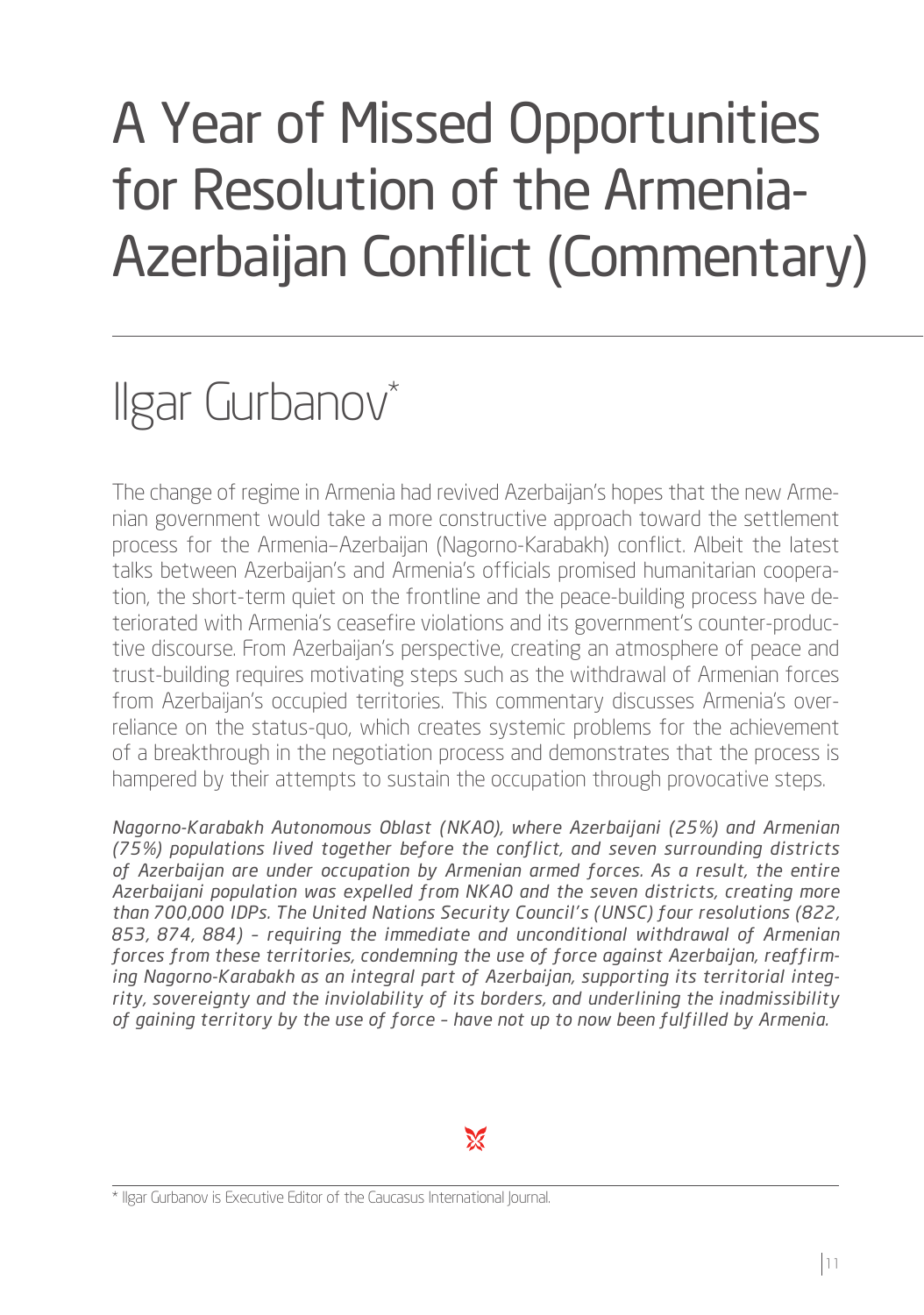#### *Post-April 2018*

The popular revolution in Armenia in April 2018 that resulted in the overthrow of the previous regime composed of the

*...President Aliyev and Prime Minister Pashinyan reached a verbal agreement on the establishment of direct operative communication links between the two countries in order to prevent the risk of escalation and frontline incidents.*

"Karabakh Clan" brought Nikol Pashinyan (with no roots in the Nagorno-Karabakh region) to power. Azerbaijan's government has been watching this change optimistically in terms of its impact on a possible earlier resolution of the Armenia–Azerbaijan (Nagorno-Karabakh) conflict. In 2019, Azerbaijan's President Ilham Aliyev and Armenia's Prime Minister Nikol Pashinyan and their foreign ministers met each other several times and pledged to prepare their populations for peace.1 At the CIS summit in Dushanbe in 2018, President Aliyev and Prime Minister

Pashinyan reached a verbal agreement on the establishment of direct operative communication links (conducted at low structural levels when necessary) between the two countries in order to prevent the risk of escalation and frontline incidents.<sup>2</sup> After that, the number of ceasefire violations along the Line of Contact (LoC) separating Azerbaijan's armed forces from Armenian forces in the occupied territories and on the Armenia– Azerbaijan state border decreased significantly. The partial deployment of paramilitary forces from both states (Azerbaijan's State Border Service (SBS) and Armenia's police detachment) for the protection of frontier posts on the Azerbaijan–Armenia state border was seen as a reciprocal confidence-building attempt to reduce ceasefire violations along the borderline.<sup>3</sup>

However, the 25-year-old "ceasefire agreement" signed between Armenia and Azerbaijan has failed to transform itself into a sustainable peace, since its key point was not the long-term consolidation of the status-quo through military build-up or

<sup>1</sup> Osce.org (2019), *Press Statement by the Co-Chairs of the OSCE Minsk Group*, 16 January, Available at: https://www.osce.org/minsk-group/409220 (Accessed: December 20, 2019).

<sup>2</sup> Azertag.az (2018), *Hikmat Hajiyev: St. Petersburg informal meeting of CIS heads of state was held in an efficient and sincere atmosphere*, 7 December, Available at: https://azertag.az/xeber/Hikmet Haciyev MDB\_dovlet\_baschilarinin\_qeyri\_resmi\_Sankt\_Peterburq\_gorusu\_isguzar\_ve\_semimi\_seraitde\_kechdi-1222133 (Accessed: December 10, 2019).

<sup>3</sup> Gurbanov, I. (2019), "Karabakh Peace Talks Break Down as Azerbaijan and Armenia Operate at Cross-Purposes", *The Jamestown Foundation, Eurasia Daily Monitor*, Volume 16 Issue: 29, 4 March, Available at: https://jamestown.org/program/karabakh-peace-talks-break-down-as-azerbaijan-andarmenia-operate-at-cross-purposes/ (Accessed: December 10, 2019).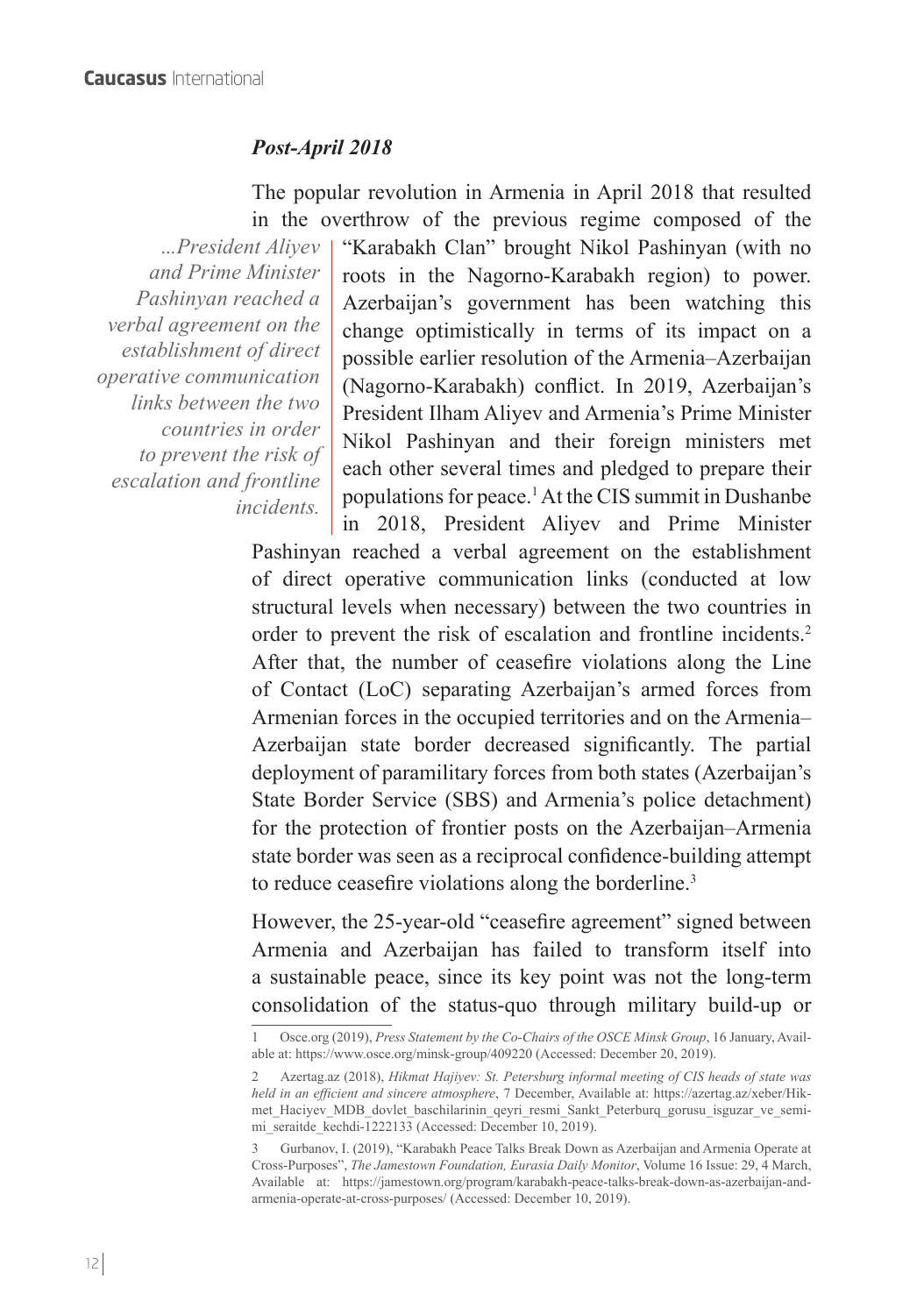unconstructive engagement, but setting measures for complete de-occupation.<sup>4</sup> Therefore, 2019 was a year of missed opportunities<sup>5</sup> as no tangible breakthrough was achieved because of the current Armenian government's controversial statements and a position similar to that of the previous government. These tendencies frustrated Azerbaijan and unveiled the Armenian government's real intentions toward the negotiations.

#### *Never-ending negotiation process*

Azerbaijan has demonstrated its patience for achieving a political settlement. However, Baku cannot accept the process lasting forever,<sup>6</sup> as Armenia makes no concrete commitment to move to substantive negotiations, maintains an unclear policy, sabotaging the resolution, $\alpha$  and disregards the fact that de-occupation of Azerbaijan's territories constitutes the negotiations' cornerstone.<sup>8</sup>

Azerbaijan's Foreign Minister Elmar Mammadyarov's speeches at the UN General Assembly session in September and at the OSCE Bratislava meeting in December attested that, despite direct contacts between the two countries' officials and the relatively calm situation at the frontline, no progress has been achieved in the conflict settlement due to the lack of genuine interest of Armenia's leadership, who defend the war outcomes

*2019 was a year of missed opportunities as no tangible breakthrough was achieved because of the current Armenian government's controversial statements and a position similar to that of the previous government.*

<sup>4 1</sup>news.az (2019), *Khikmet Gadzhiyev: Osnovnoy prichinoy otsutstviya ustoychivogo mira yavlyayetsya prodolzheniye okkupatsionnoy politiki Armenii*, 12 May, Available at: https://1news.az/news/ hikmet-gadzhiev-o-tom-pochemu-prekraschenie-ognya-ne-prevratilos-v-prodolzhitel-nyy-mir; Mfa. gov.az (2019); *Statement of the Ministry of Foreign Affairs of the Republic of Azerbaijan on the 25th anniversary of the establishment of cease-fire between Armenia and Azerbaijan* No:134/19, 11 May, Available at: http://www.mfa.gov.az/en/news/909/6158 (Accessed: November 29, 2019).

<sup>5</sup> President.az (2019), *Ilham Aliyev received delegation led by Slovak Minister of Foreign and European Affairs*, 28 November, Available at: https://en.president.az/articles/34996 (Accessed: November 29, 2019).

<sup>6</sup> Mfa.gov.az (2019), *Speech by the Minister of Foreign Affairs of the Republic of Azerbaijan Mr. Elmar Mammadyarov at the meeting of the CIS Council of Foreign Ministers in a narrow format*, 10 October, Speech No:315/19, Available at: http://mfa.gov.az/en/news/909/6392 (Accessed: November 11, 2019).

<sup>7</sup> Interfax.com (2019), *V peregovorakh po Karabakhu yest nekotoryy progress, no on na slovakh glava MID Azerbaydzhana,* 11 November, Available at: https://interfax.com.ua/news/general/623888. html (Accessed: November 12, 2019).

<sup>8</sup> Azertag.az (2019), *MID Azerbaydzhana: Logiku Pashinyana trudno ponyat*, 31 January, Available at: https://azertag.az/ru/xeber/MID\_Azerbaidzhana\_Logiku\_Pashinyana\_trudno\_ponyat-1240564; *MFA: The party interested in the peaceful settlement of the conflict must demonstrate the political will and determination*, 28 June, Available at: https://azertag.az/xeber/XIN\_Munaqisenin\_sulh\_yolu\_ile\_ hellinde maraqli olan teref siyasi irade ve qetiyyet numayis etdirmelidir-1300287 (Accessed: December 11, 2019).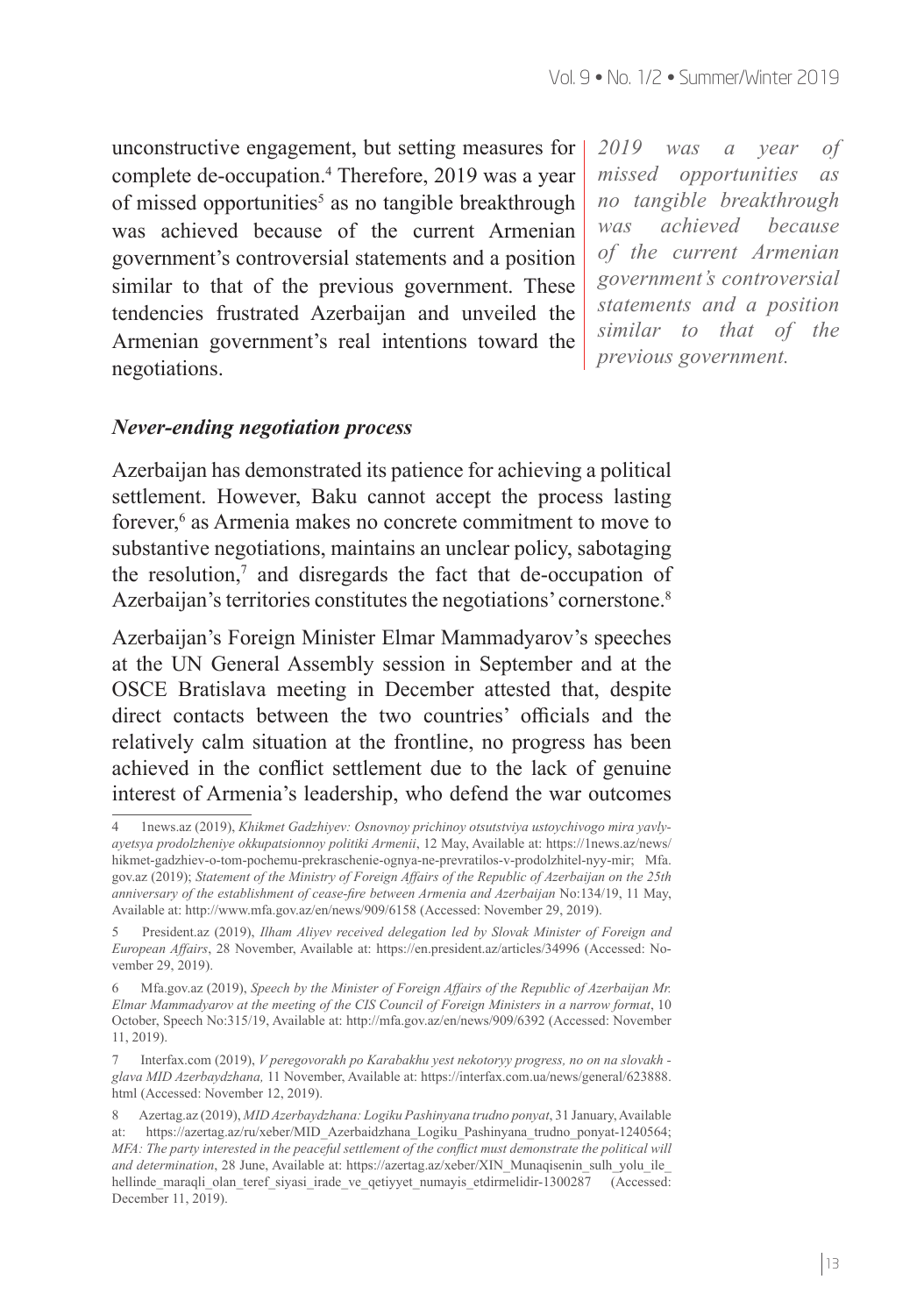and the unacceptable status-quo created through the unlawful use of force towards Azerbaijan's territories and derail the peace process by resorting to provocative statements.<sup>9</sup>

*Armenia prolongs the negotiations by proposing artificial measures such as "incident investigation mechanisms" on the LoC, "strengthening control over the ceasefire" and "withdrawal of snipers."* 

Armenia voices different concepts to frustrate the negotiation process. Instead of working on concrete steps (e.g., troop withdrawal – a key element of the resolution), Armenia prolongs the negotiations by proposing artificial measures such as "incident investigation mechanisms" on the LoC, "strengthening control over the ceasefire" and "withdrawal of snipers." Azerbaijan does not endorse such cosmetic measures

that consolidate the status-quo and create a safe environment for the Armenian forces in the occupied territories, but prefers to implement such steps in parallel with substantial negotiations, envisaging the troops' complete withdrawal from these territories.<sup>10</sup>

Armenia's political leadership is trying to impose a new concept for conflict resolution by using the expression "the people of Nagorno-Karabakh,"11 denying the existence of the indigenous Azerbaijani community of this region. None of the international documents adopted as part of the settlement process refers to this region's population as "the people,"12 because before the conflict the population of the Nagorno-Karabakh region consisted of both Azerbaijani and Armenian communities.<sup>13</sup>

Armenia wanted to change the negotiations' format by involving

12 Mfa.gov.az (2019), *Rukovoditel Upravleniya press-sluzhby MID AR otvechayet na vopros SMI*, No:308/19, Available at: http://mfa.gov.az/az/news/909/6385 (Accessed: December 9, 2019).

13 President.az (2019), *Speech by Ilham Aliyev at the plenary session of 16th Annual Meeting of Valdai International Discussion Club*, 3 October, Available at: https://en.president.az/articles/34358 (Accessed: December 16, 2019).

<sup>9</sup> Mfa.gov.az (2019), *Statement by Elmar Mammadyarov Minister of Foreign Affairs of the Republic of Azerbaijan at the General Debate of the 74th session of the United Nations General Assembly* No:304/19, 29 September, Available at: http://mfa.gov.az/en/news/909/6381; *Statement by Elmar Mammadyarov, Minister of Foreign Affairs of the Republic of Azerbaijan 26th Ministerial Council of the OSCE* No:389/19, 5 December, Available at: http://www.mfa.gov.az/en/news/909/6484 (Accessed: December 6, 2019).

<sup>10</sup> News.day.az (2019), *Armyanskoye lobbi pytayetsya vtyanut amerikantsev v igru protiv Azerbaydzhana*, 4 July, Available at: https://news.day.az/politics/1134901.html; Azertag.az (2019), *Hikmet Hajiyev: Vienna meeting gives new impetus to negotiations on settlement of Armenian-Azerbaijani conflict*, 30 March, Available at: https://azertag.az/xeber/Hikmet\_Haciyev\_Vyana\_gorusu\_Ermenistan\_Azerbaycan\_munaqisesinin\_helli\_istiqametinde\_danisiqlara\_yeni\_impuls\_verdi-1263373 (Accessed: December 15, 2019).

<sup>11</sup> Trend.az (2019), *Leyla Abdullayeva: Ritorika MID Armenii o «podgotovke narodov k miru» yest ne chto inoye, kak litsemeriye*, 5 October, Available at: https://www.trend.az/azerbaijan/politics/3128833.html (Accessed: November 11, 2019).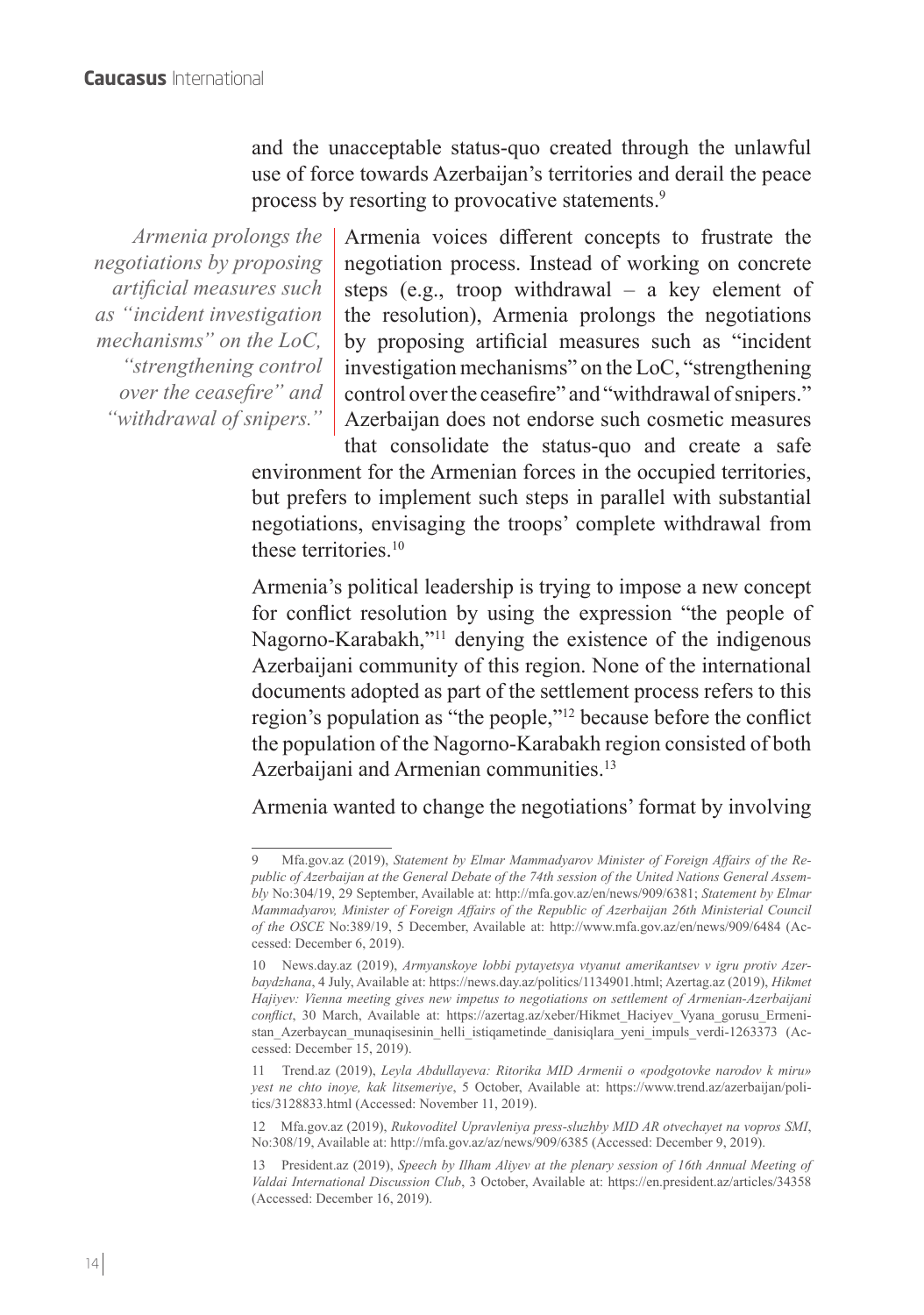the separatist regime [established in Azerbaijan's occupied territories] in the negotiations as a "direct party." Azerbaijan regarded this as illegitimate according to the OSCE Helsinki Ministerial Council decision (24 March, 1992) establishing Armenia and Azerbaijan as the two principal sides to the conflict, with the Azerbaijani and Armenian communities of the Nagorno-Karabakh region as two interested parties.<sup>14</sup> Therefore, the negotiations are conducted between the sides in direct conflict, and the Nagorno-Karabakh region's two communities might be involved as interested side-parties in the process at the relevant stage, with the consent of the principal sides, helping to define the region's status.<sup>15</sup> By insisting on the participation of the separatist regime in the negotiations with Azerbaijan, Armenia

is trying to present itself as an 'indirect party' to avoid responsibility for its direct participation in the occupation of Azerbaijan's territories. Despite Armenia's attempts to put the process in stalemate, all previous meetings have demonstrated that the negotiations' format remains unchanged.16

N.Pashinyan's controversial statement "Nagorno-Karabakh is Armenia," made in Khankendi,<sup>17</sup> caused

significant damage to the spirit of the negotiations. This statement was denounced in President Aliyev's Valdai speech, where he stated: "Karabakh is recognized by the whole world as an integral part of Azerbaijan. Therefore, Karabakh is Azerbaijan!"18 The demonstration by the Armenian side of such an inadequate

*N.Pashinyan's controversial statement "Nagorno-Karabakh is Armenia," made in Khankendi, caused significant damage to the spirit of the negotiations.*

<sup>14</sup> Mfa.gov.az (2019)*, Statement by Elmar Mammadyarov, Minister of Foreign Affairs of the Republic of Azerbaijan 26th Ministerial Council of the OSCE* No:389/19, 5 December, Available at: http:// www.mfa.gov.az/en/news/909/6484 (Accessed: December 6, 2019).

<sup>15</sup> Trend.az (2019), *Leyla Abdullayeva: Peregovory po nagorno-karabakhskoy probleme vedutsya mezhdu neposredstvennymi uchastnikami konflikta - Armeniyey i Azerbaydzhanom*, 24 July, Available at: https://www.trend.az/azerbaijan/politics/3095532.html; Azertag.az (2019), *Azerbaijani community in Nagorno-Karabakh issues statement on Lavrov's comments*, 13 November, Available at: https:// azertag.az/xeber/Azerbaycanin\_Dagliq\_Qarabag\_bolgesinin\_azerbaycanli\_icmasi\_Sergey\_Lavrovun fikirleri ile bagli beyanat yayib-1354365 (Accessed: December 10, 2019).

<sup>16</sup> Tass.ru (2019), *Aliyev: format peregovorov s Armeniyey ostayetsya bez izmeneniy*, 29 March, Available at: https://tass.ru/mezhdunarodnaya-panorama/6276104; Trend.az, (2019) *Khikmet Gadzhiyev: Izmeneniye formata peregovorov po uregulirovaniyu karabakhskogo konflikta ne mozhet bit temoy obsuzhdeniya*, 28 February, Available at: https://www.trend.az/azerbaijan/politics/3026401.html (Accessed: December 13, 2019).

<sup>17</sup> Azatutyun.am (2019), *"Dovesti naseleniye Armenii do 5 mln chelovek" Pashinyan predstavil strategicheskiye tseli k 2050 godu"*, 5 August, Available at: https://rus.azatutyun.am/a/30093790.html (Accessed: December 10, 2019).

<sup>18</sup> President.az (2019), *Sochi hosts plenary session of 16th Annual Meeting of Valdai International Discussion Club*, Events, 3 October, Available at: https://en.president.az/articles/34346 (Accessed: December 6, 2019).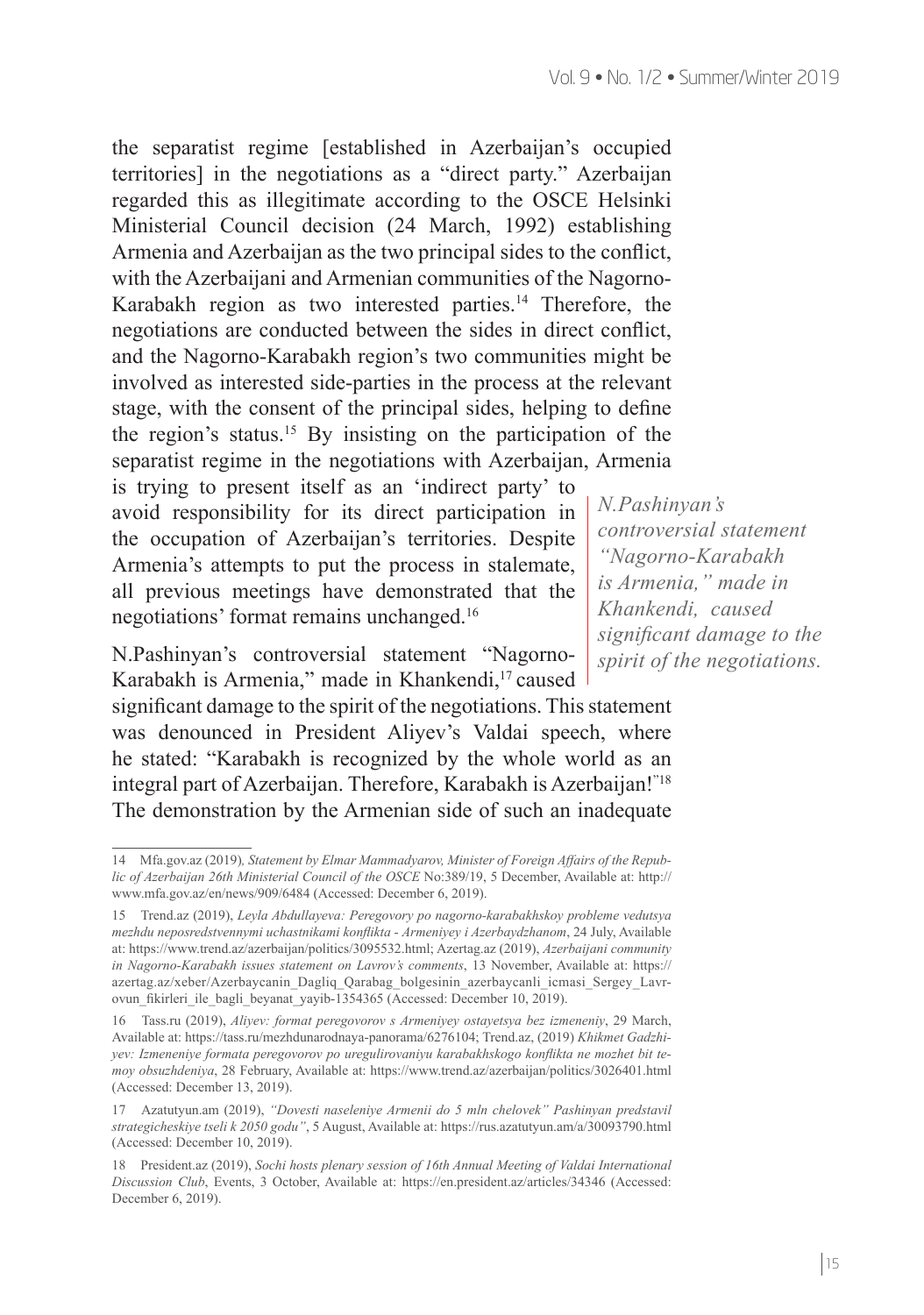approach and populist rhetoric is perceived by Azerbaijan as crossing a red line and undermining the very essence of the negotiation process.<sup>19</sup>

N.Pashinyan has frequently interpreted the content of "Madrid Principles," which constitute the basis of the current negotiations, as envisaging step-by-step regulation. However, any unilateral change of the content of the negotiations was excluded by the OSCE Minsk Group Co-chairs, as they believe that a lasting

*N.Pashinyan has frequently interpreted the content of "Madrid Principles," which constitute the basis of the current negotiations, as envisaging step-by-step regulation.*

settlement is possible on the basis of the Helsinki Final Act's (HFA) core principles and the additional elements (Madrid Principles) that present a clear roadmap. These Principles call for the return of the occupied territories (*rayons*) surrounding Nagorno-Karabakh to Azerbaijani control; an interim status for Nagorno-Karabakh, providing guarantees for security and self-governance; a corridor linking Armenia to the Nagorno-Karabakh region; future determination

of the final legal status of the Nagorno-Karabakh region through a legally binding expression of will; the right of all IDPs and refugees to return to their former residences; and international security guarantees under a peacekeeping operation.<sup>20</sup> If Armenia voices a different formulation contradicting this roadmap, then holding negotiations would appear to be pointless.<sup>21</sup>

Armenia is planning to present any negotiated agreement for nationwide debates to make decisions in a pan-national format through a referendum, $^{22}$  which can obviously involve nationalists and radical stakeholders. Through this approach, Armenia

21 YouTube (2019), *Gromkoye intervyu Elmara Mamedyarova CBC. Neozhidannyye otkroveniya kasatelno karabakhskogo konflikta*, 11 December, Available at: https://www.youtube.com/ watch?v=naN3yEDuMGA (Accessed: December 12, 2019).

22 Panorama.am (2019), *Armenia's Pashinyan rules out conspiracies in Karabakh settlement*, 4 November, Available at: https://www.panorama.am/en/news/2019/11/04/Pashinyan-Artsakh-settlement/2191103 (Accessed: November 16, 2019).

<sup>19</sup> Mfa.gov.az (2019), *Press Secretary of the Ministry of Foreign Affairs of the Republic of Azerbaijan answers the question of the media* No: 224/19, 14 August, Available at: http://mfa.gov.az/en/ news/909/6287; *Statement of the MFA of the Republic of Azerbaijan* No: 219/19, 6 August, Available at: http://mfa.gov.az/news/909/6279; *Commentary by the Press Service Department of the Ministry of Foreign Affairs of the Republic of Azerbaijan*, No:221/19, 7 August, Available at: http://mfa.gov.az/ news/909/6283 (Accessed: October 10, 2019).

<sup>20</sup> Osce.org (2019), *Press Statement by the Co-Chairs of the OSCE Minsk Group on the Upcoming Meeting of President Aliyev and Prime Minister Pashinyan*, Moscow/Paris/Washington, 9 March, Available at: https://www.osce.org/minsk-group/413813; Apa.az (2019), *H.Hajiyev: "Model for resolving the Nagorno-Karabakh conflict outside the territorial integrity of Azerbaijan, does not exist"*, 27 September, Available at: https://ona.az/en/nagorno-karabakh/hikmet-hajiyev-model-for-resolvingthe-nagorno-karabakh-conflict-outside-the-territorial-integrity-of-azerbaijan-does-not-exist-8870 (Accessed: December 13, 2019).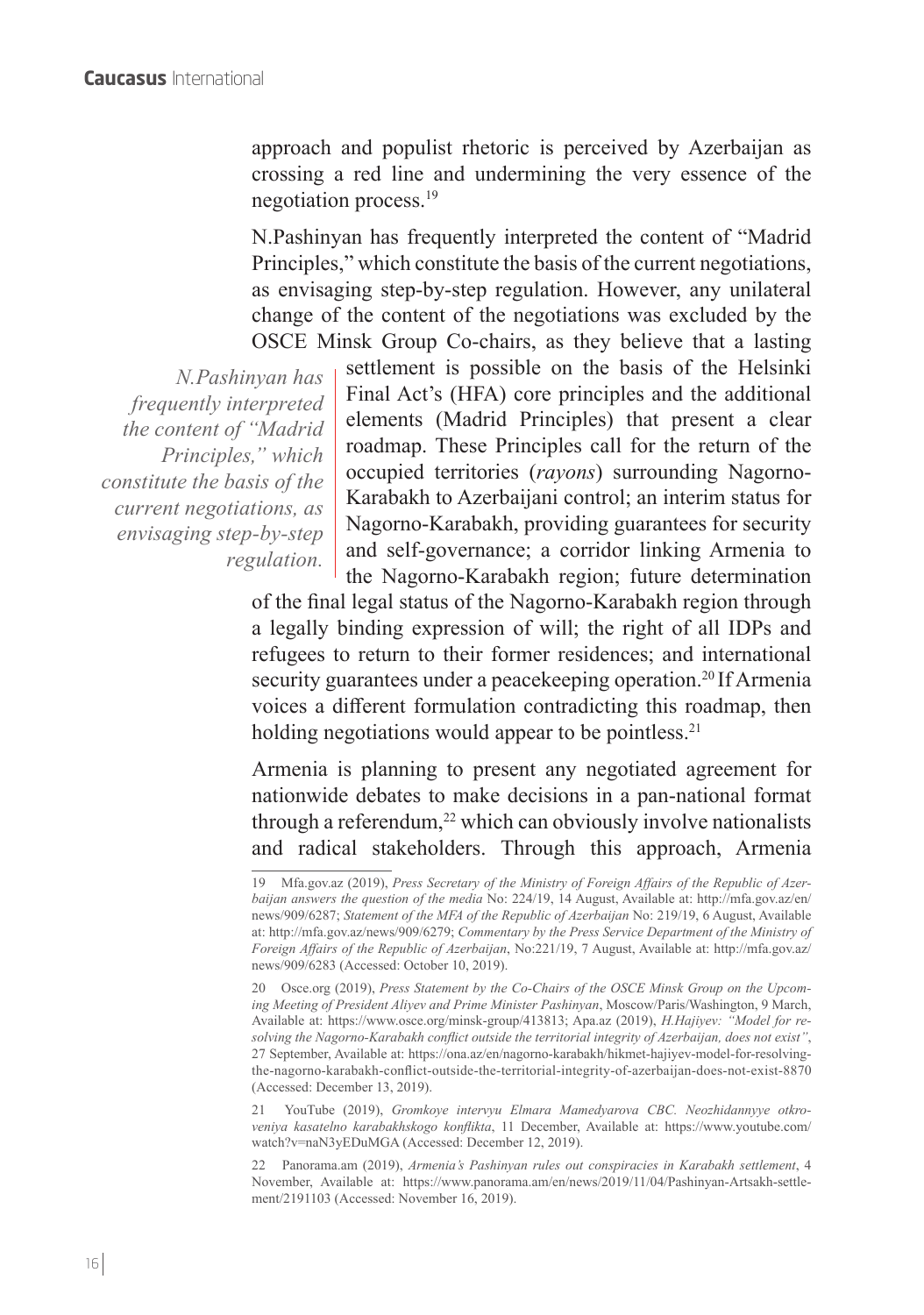is trying to avoid direct responsibility for the failure of the negotiations and put all the blame on Armenian society.

Armenia's push for the right of self-determination of Nagorno-Karabakh Armenians outside Azerbaijan's jurisdiction<sup>23</sup> is contrary to the OSCE's decisions and the UNSC resolutions. Baku has pledged to ensure the Nagorno-Karabakh Armenians'

security and recognize their right for the highest level of self-governance within Azerbaijan's international borders.<sup>24</sup> The self-determination principle is not supposed to undermine Azerbaijan's territorial integrity, as according to the HFA it should at all times be in conformity with the territorial integrity of the state. Armenia constantly blames Azerbaijan for "threatening to use force," however, Armenia itself, through the occupation of Azerbaijan's territories, violated one of the HFA's key clauses, urging it to refrain from

"the use of force against the territorial integrity."<sup>25</sup>

*Baku has pledged to ensure the Nagorno-Karabakh Armenians' security and recognize their right for the highest level of self-governance within Azerbaijan's international borders.*

Armenia has made claims about the alleged transfer of Nagorno-Karabakh to Azerbaijan in the Soviet period, with reference to a decision of the Caucasian Bureau of the Communist Party's Central Committee (July 5, 1921). The relevant decision did not use the wording "transfer" at all, but it decided to preserve Nagorno-Karabakh as part of Azerbaijan.<sup>26</sup> Starting from the 1980s, Armenia's overt claims to the NKAO shifted to supporting violent actions and aggressive separatism to justify the NKAO's unilateral illegal separation through a so-called "referendum" on December 10, 1991, without the participation of the region's Azerbaijani population and without Azerbaijan's permission. These attempts were contrary to the USSR's Constitution (Article 78 banning a change of the union republic's territory without its consent); the USSR Supreme Soviet's resolution (January 10, 1990, "On the nonconformity with the USSR Constitution of

<sup>23</sup> Mfa.am (2019), *Statement by Zohrab Mnatsakanyan, Minister of Foreign Affairs of the Republic of Armenia at the 26th Meeting of the OSCE Ministerial Council in Bratislava*, 5 December, Available at: https://www.mfa.am/en/speeches/2019/12/05/fm\_remarks\_osce\_26/9996 (Accessed: December 6, 2019).

<sup>24</sup> Mfa.gov.az (2018), *Interview of Foreign Minister Elmar Mammadyarov on the results of 2018*, No:336/18, 25 December, Available at: http://mfa.gov.az/news/909/5985 (Accessed: December 20, 2019).

<sup>25</sup> Gurbanov, I. (2019), "Armenia's Approach to Conflict Settlement Leads to Deadlock", *CACI Analyst*, Available at: http://cacianalyst.org/publications/analytical-articles/item/13576-armeniasapproach-to-conflict-settlement-leads-to-deadlock (Accessed: December 15, 2019).

<sup>26</sup> President.az, *Speech by Ilham Aliyev at the plenary session of 16th Annual Meeting of Valdai International Discussion Club*, *op. cit.*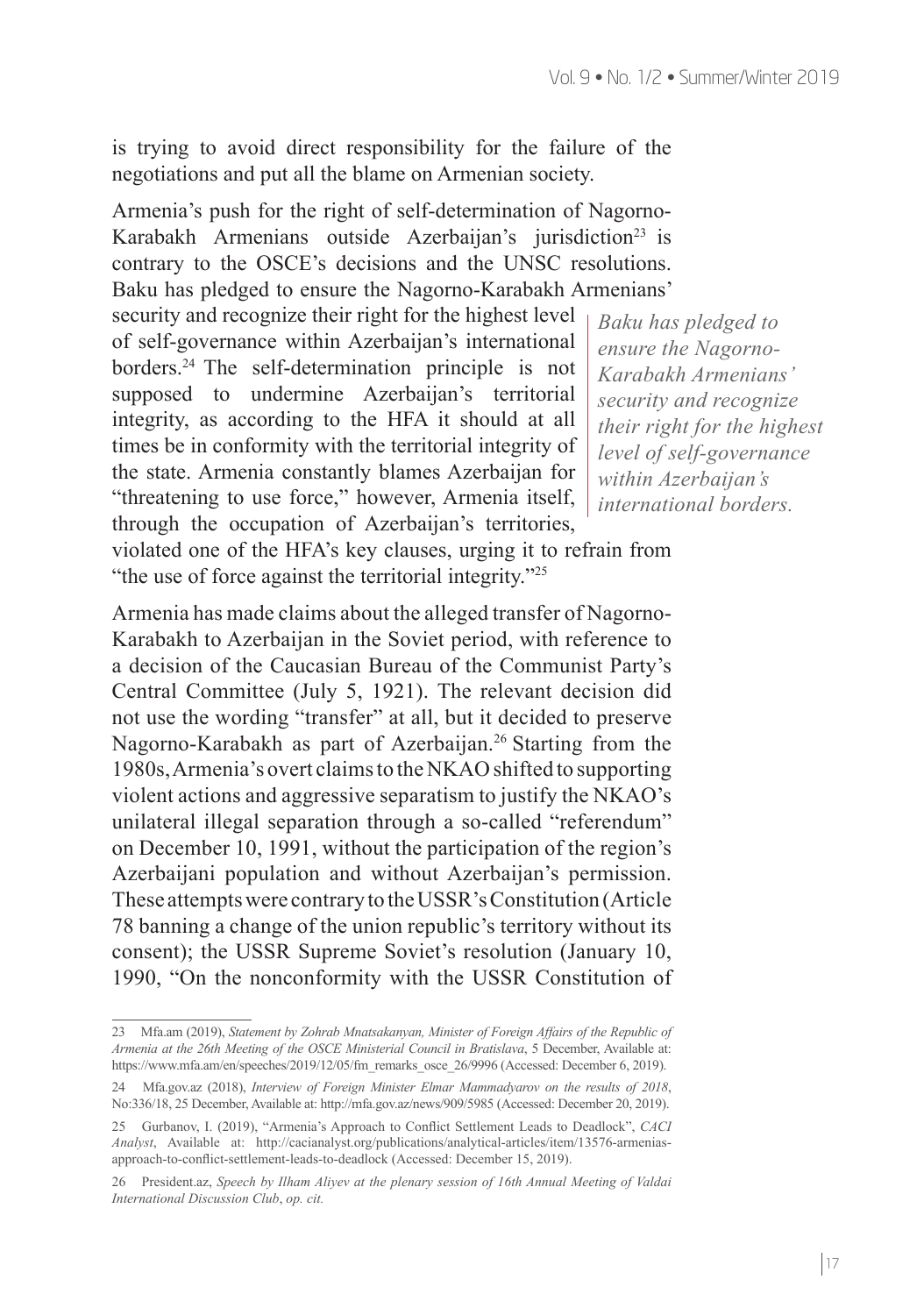the acts on Nagorno-Karabakh adopted by Armenian SSR on December 1, 1989 and January 9, 1990," which emphasized the illegality of secession of Nagorno-Karabakh from Azerbaijan SSR); and similar resolutions of the USSR State Council (November 27, 1991) and the USSR Constitutional Oversight Committee. These documents unequivocally recognized the impossibility of changing the existing borders owing to the unlawful actions of Armenian nationalists aimed at unilateral

*After the USSR's dissolution, when Azerbaijan regained its independence and joined the UN, Nagorno-Karabakh was recognized by the international community as an inalienable part of Azerbaijan.*

secession of the NKAO from Azerbaijan SSR. According to the USSR's Constitution, Azerbaijan, like all union republics, had the right to secede from the Union, while autonomous entities did not have such a right.<sup>27</sup> After the USSR's dissolution, when Azerbaijan regained its independence and joined the UN (with its USSR-period borders, including the Nagorno-Karabakh region), Nagorno-Karabakh was recognized by the international community as an inalienable part of Azerbaijan. Armenian claims of "uniting Nagorno-Karabakh with Armenia" or "granting it independence" are in contrast to

the international law's *uti possidetis* principle that endorses Azerbaijan's post-independence borders as set by Soviet laws before independence. The European Court of Human Rights' decision on the "Chiragov and others vs. Armenia" case explicitly proved that the fundamentals of this conflict lie in the occupation of territories by the use of force, and the illegal regime created in Azerbaijan's occupied territories exists thanks to the political, military and financial support of Armenia.<sup>28</sup> The international community recognizes neither the illegal "elections" nor "referendum" held in these territories.<sup>29</sup>

29 Mfa.gov.az (2019), *Spokesperson of the Ministry of Foreign Affairs of the Republic of Azerbaijan answers the media question*, 23 August, No:229/19, Available at: http://mfa.gov.az/en/news/909/6292 (Accessed: December 10, 2019).

<sup>27</sup> Haqqin.az (2019), *Ayaz Mutalibov answers Pashinyan: "Azerbaijan had the right to leave the USSR, but Karabakh - not"*, 27 August, Available at: https://haqqin.az/news/156982 (Accessed: December 9, 2019).

<sup>28</sup> Mfa.gov.az (2019), *The Head of the Press Service Department of the Ministry of Foreign Affairs of Azerbaijan Leyla Abdullayeva responded to a media request* No:375/19, 21 November, Available at: http://mfa.gov.az/en/news/909/6459; *Commentary by the Spokesperson of the Azerbaijani MFA* No:232/19, 28 August, Available at: http://mfa.gov.az/news/909/6295; Azertag.az (2019), *Hikmat Hajiyev: Armenian PM has made a complete upside-down portrayal of political, legal and historical aspects of the Armenia-Azerbaijan Nagorno-Karabakh conflict from the UN podium*, 27 September, Available at: https://azertag.az/en/xeber/Hikmat\_Hajiyev\_Armenian\_PM\_has\_made\_a\_complete\_ upside down portrayal of political legal and historical aspects of the Armenia Azerbaijan Nagorno Karabakh conflict from the UN podium-1335376 (Accessed: December 9, 2019).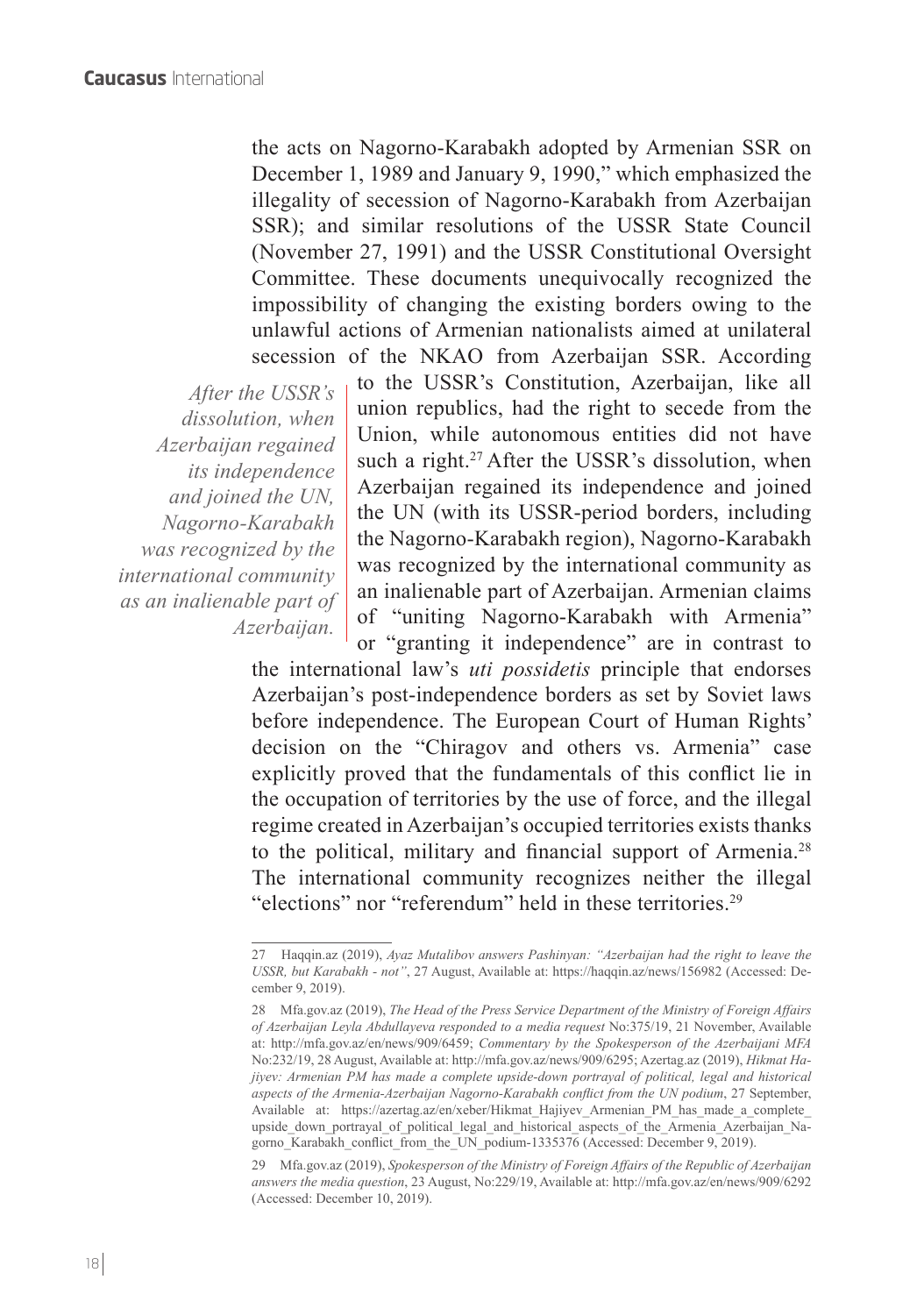Azerbaijan does not consider any political solution to the conflict beyond the following framework: that a resolution is possible on the basis of the principles of international law respecting Azerbaijan's sovereignty, territorial integrity, and internationally recognized borders, as enshrined in the UNSC resolutions and relevant documents of the OSCE (Helsinki Final

Act, Budapest Summit's (1994) and Lisbon Summit's (1996) decisions). The step-by-step solution favored by Azerbaijan envisages, as the initial stage, the immediate, complete and unconditional withdrawal of Armenian armed forces from the Nagorno-Karabakh region and surrounding occupied regions (*rayons*) of Azerbaijan; the return of Azerbaijani IDPs to their homes; and the opening of communications lines in the region. The next step is to determine the status of self-government for the Nagorno-Karabakh region's population within Azerbaijan in interaction/accordance with Azerbaijan's government and constitution with the full participation of the region's population (two communities) to ensure their peaceful coexistence.30

*The step-by-step solution favored by Azerbaijan envisages, as the initial stage, the immediate, complete and unconditional withdrawal of Armenian armed forces from the Nagorno-Karabakh region and surrounding occupied regions (rayons) of Azerbaijan.*

Most of the OSCE Minsk Group Co-chairs' statements send a direct message to Armenia's controversial policy toward the resolution process by emphasizing the importance of confidencebuilding measures; reducing tension; preparing the populations for peace; refraining from provocative actions, including the use of snipers and engineering works; avoiding escalation and inflammatory rhetoric; and engaging constructively in substantive negotiations without artificial delays or conditions.<sup>31</sup>

#### *Humanitarian cooperation*

The recent exchange of journalists between Azerbaijan and Armenia came in the aftermath of the Vienna meeting (March

<sup>30</sup> Apa.az (2019), *Azerbaijan presents position on peaceful settlement of Nagorno-Karabakh conflict in Bratislava*, 4 Dekabr, Available at: https://apa.az/az/xarici\_siyaset/Azrbaycan-Bratislavada-Dagliq-Qarabag-munaqissinin-sulh-yolu-il-hllin-dair-movqeyini-tqdim-edib-561874 (Accessed: December 4 2019).

<sup>31</sup> Osce.org (2018, 2019), *Press Statements by the Co-Chairs of the OSCE Minsk Group*, Brussels, 12 July, Available at: https://www.osce.org/minsk-group/387683; New York, 27 September, https:// www.osce.org/minsk-group/397700; Milan, 6 December, https://www.osce.org/minsk-group/405479; Paris, 16 January, https://www.osce.org/minsk-group/409220; Vienna, 1 March, https://www.osce. org/minsk-group/412880; Washington, 20 June, https://www.osce.org/minsk-group/423734; New York, 25 September, https://www.osce.org/minsk-group/433121; Bratislava, 5 December, https:// www.osce.org/minsk-group/441242 (Accessed: December 13, 2019).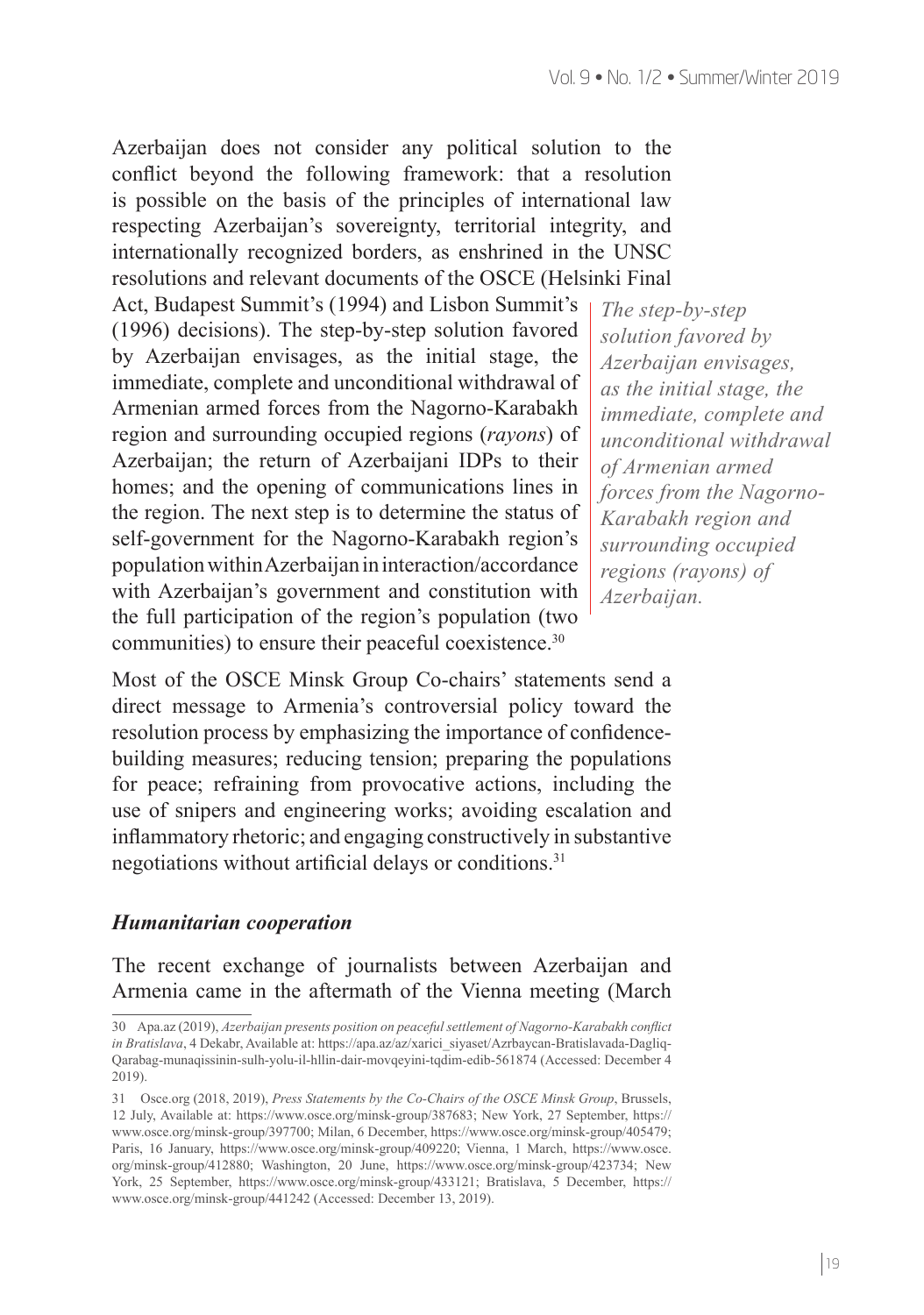29) of President Aliyev and Prime Minister Pashinyan, at which they agreed to develop confidence-building measures, and the subsequent Moscow meeting (April 15) of Azerbaijani and Armenian foreign ministers, when they endorsed the establishment of bilateral humanitarian contacts through mutual visits of journalists. In the Moscow meeting, the foreign ministers also agreed to take measures to stabilize the situation in the conflict zone during agricultural activities and to allow families

*Azerbaijan has repeatedly offered to exchange the prisoners of war on the "all for all" principle (which Armenia fiercely opposes), which could create favorable emotional circumstances for both societies in preparation for peace.*

to have access to their relatives held in custody.32 In June, the exchange of two hostages (one from each country) was conducted.<sup>33</sup> Azerbaijan has repeatedly offered to exchange the prisoners of war on the "all for all" principle (which Armenia fiercely opposes), which could create favorable emotional circumstances for both societies in preparation for peace.<sup>34</sup>

In fact, without confidence-building supported by constructive steps, the process is certainly doomed to failure. The Armenian government, while advocating for the people's right to self-determination, completely

neglects the rights of Azerbaijani IDPs from the surrounding *rayons* and the Azerbaijani community from the Nagorno-Karabakh region.<sup>35</sup> Armenia's current government, similar to the previous one, prevents contacts between the Nagorno-Karabakh region's Armenian and Azerbaijani communities. The region's Azerbaijani community has repeatedly called on the Armenian community to reconcile peacefully, but their messages have not receives a constructive response.36

<sup>32</sup> Osce.org (2019), *Joint Statement by the Foreign Ministers of Armenia and Azerbaijan and the Co-Chairs of the OSCE Minsk Group*, Vienna, 29 March, Available at: https://www.osce.org/minskgroup/415643; *Joint Statement by the Foreign Ministers of Azerbaijan, Armenia, and Russia, and the Co-Chairs of the OSCE Minsk Group*, Moscow, 15 April, Available at: https://www.osce.org/minskgroup/417281 (Accessed: December 13, 2019).

<sup>33</sup> Azertag.az (2019), *Information of the State Commission on hostages, prisoners of war and missing persons*, 28 June, Available at: https://azertag.az/xeber/Asir\_ve\_itkin\_dusmus\_girov\_goturulmus vetendaslarla elaqedar Dovlet Komissiyasinin melumati-1300157 (Accessed: December 12, 2019).

<sup>34</sup> Gurbanov, "Armenia's Approach to Conflict Settlement...", *op. cit.*

<sup>35</sup> Mfa.gov.az (2019), *Commentary of the Press Service Department of the Ministry of Foreign Affairs of the Republic of Azerbaijan*, No:231/19, 27 August, Available at: http://mfa.gov.az/en/ news/909/6294 (Accessed: December 9, 2019).

<sup>36</sup> Trend.az (2019), *Community leader: "representative" of so-called regime in occupied territories undermines negotiation process*, 13 February, Available at: https://az.trend.az/azerbaijan/karabakh/3019016.html (Accessed: December 20, 2019); Azertag.az (2018), *Tural Ganjaliyev: Azerbaijani community of Nagorno-Karabakh is ready for constructive dialogue with Armenian community*, 26 December, Available at: https://azertag.az/xeber/Tural\_Genceliyev\_Dagliq\_Qarabagin\_azerbaycanli icmasi ermeni icmasi ile konstruktiv dialoqun aparilmasina hazirdir-1228365 (Accessed: December 20, 2019).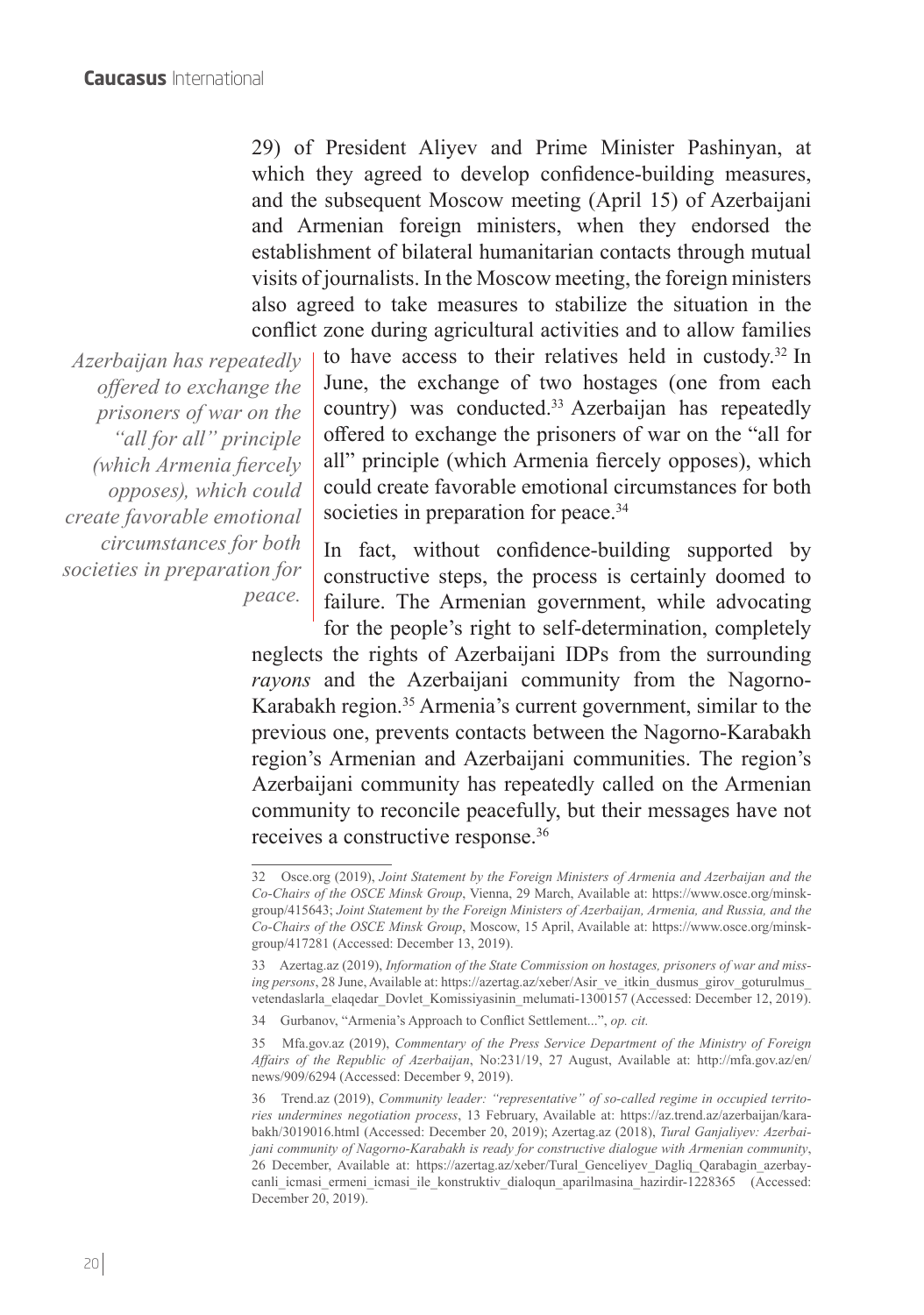#### *What if the negotiations fail?*

The process is occasionally aggravated by the controversial statements of Armenian officials. Armenia's [former] National Security Director Arthur Vanetsian's statement that "none will surrender even an inch of land" was perceived in Baku as evidence of Armenia's direct participation in the annexation of Azerbaijan's territories. The Azerbaijani government, in response to Armenia's Defense Minister David Tonoyan's declaration of "new war – new territories,"37 did not exclude the liberation of occupied territories through military means under the UN Charter's self-defense provision (Article 51), since the UNSC resolutions remain unfulfilled.<sup>38</sup>

The conflict's effects, in the broader context, do not concern Azerbaijan's occupied territories only, but also Azerbaijan's state borders with Armenia to the north-west and Nakhchivan to the south-east.<sup>39</sup> Although the frontline situation has recently been more stable than in previous years, the fragile trust was, however, damaged by the resumption of occasional sniper shootings from the Armenian side toward soldiers, civilians, and military, medical, and vehicles.40 Such malicious acts, which are contrary to the advancement of peace, cast doubt on the genuine intention of Armenia's elite to prepare their people for peace.

Since the Dushanbe agreement, Armenian armed forces have continuously been conducting engineering works on the state border and the LoC in order to move their positions forward to hit deep inside Azerbaijan's territories.<sup>41</sup> Azerbaijan's armed forces

<sup>37</sup> Gurbanov, I. (2019), "Azerbaijan's Military Exercises Send Defiant Message to Armenia", *The Jamestown Foundation, Eurasia Daily Monitor*, Volume: 16 Issue: 99, Available at: https://jamestown.org/program/azerbaijans-military-exercises-send-defiant-message-to-armenia/ (Accessed: December 10, 2019); Gurbanov, "Karabakh Peace Talks Break Down…", *op.cit.*

<sup>38</sup> Mfa.gov.az (2019), *Commentary by the Press Service of the Ministry of Foreign Affairs of the Republic of Azerbaijan* No:096/19, 30 March, Available at: http://mfa.gov.az/en/news/909/6105 (Accessed: December 10, 2019).

<sup>39</sup> Gurbanov, I. (2019), "Aggravated Situation Around Azerbaijan's Nakhchivan Exclave", *The Jamestown Foundation, Eurasia Daily Monitor*, Volume: 15 Issue: 85, Available at: https://jamestown.org/program/aggravated-situation-around-azerbaijans-nakhchivan-exclave/ (Accessed: December 5, 2019).

<sup>40</sup> Dsx.gov.az (2019), *Information from the State Border Service Press Center*, 27-28 July & 21 September, Available at: http://dsx.gov.az/xeber/856; http://dsx.gov.az/xeber/854; http://dsx.gov.az/ xeber/857; http://dsx.gov.az/xeber/881; Mfa.gov.az (2019),*Head of the MFA Press Service Department Leyla Abdullayeva answers the question of the media*, No:307/19, 3 October, Available at: http:// mfa.gov.az/en/news/909/6384; *Comment by Leyla Abdullayeva, Spokesperson of the Ministry of Foreign Affairs of the Republic of Azerbaijan*, No:207/19, 18 July, Available at: http://mfa.gov.az/en/ news/909/6262 (Accessed: December 10, 2019).

<sup>41</sup> Lragir.am (2019), *Armyanskaya armiya vishla v Tavushe na noviye pozitsii*, 19 August, Available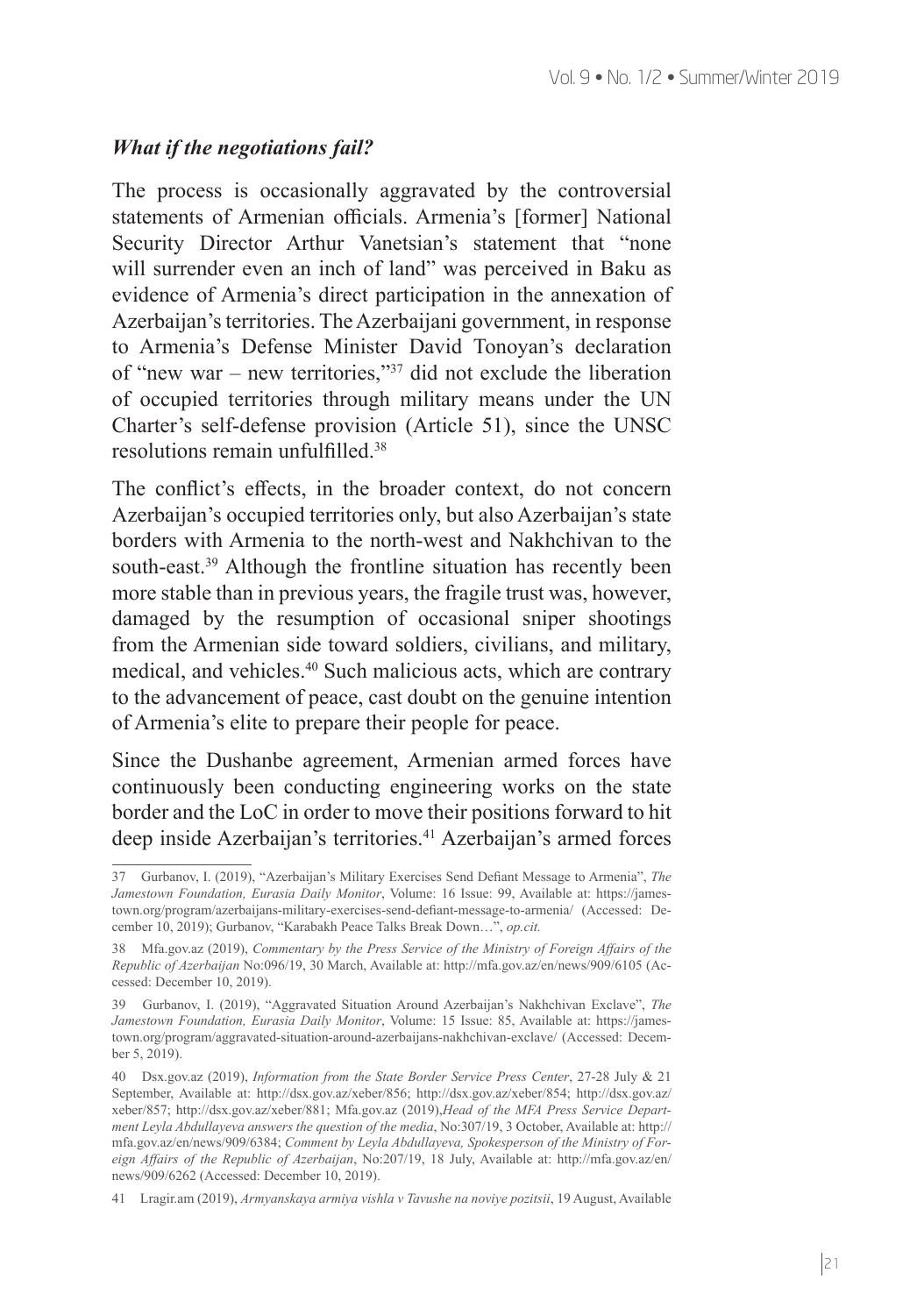have therefore carried out additional defensive engineering works to improve their positions to respond operationally to Armenia's provocations, prevent their fortification engineering works in the occupied territories, and protect the civilian areas from the sniper fire.<sup>42</sup> Armenia, by organizing various provocations along the state border, wants to drag the Collective Security Treaty Organization (CSTO) into the conflict. However, most of the CSTO members have close cooperation with Azerbaijan in the military-technical fields and recognize the country's territorial integrity within its internationally recognized borders.<sup>43</sup>

*rhetoric combined with the never-changing statusquo might lead to another full-scale escalation in the conflict zone.*

*Armenia's incoherent*  Armenia's incoherent rhetoric combined with the never-changing status-quo might lead to another full-scale escalation in the conflict zone. Therefore, with skepticism toward the voluntary de-occupation by Armenia through diplomatic negotiations, and in anticipation of its probable front-line offensives, Azerbaijan preserves military vigilance by ensuring

constant military readiness for possible large-scale counteroffensive operations. During the first Karabakh war, the then Armenian authorities bogged Azerbaijan down with 'diplomatic negotiations' while the former's troops were extending the area of occupation. Azerbaijan's commitment to a peaceful settlement does not imply negligence of security considerations; the government in Baku perceives military power as playing a special role in conflict resolution. The successful April counteroffensive in the occupied territories (2016) and the Gunnut operation in Nakhchivan (2018) slightly changed the strategic map of the conflict zone in favor of Azerbaijan, liberating some portion of these territories from Armenian control and enabling the country's army to step from unfavorable military positions toward the strategic heights and to control the opposite side's military-strategic objects in the depth.<sup>44</sup> Moreover, Azerbaijan's

44 Gurbanov, I. (2019), "Ice is melting for Nagorno-Karabakh", *Euractiv*, 14 January, Available at:

at: https://www.lragir.am/ru/2019/08/19/154177/ (Accessed: December 10, 2019).

<sup>42</sup> Dsx.gov.az (2019), *Information from the State Border Service Press Center*, 29 June, Available at: http://dsx.gov.az/xeber/843; Mod.gov.az, (2019) *Azerbaijan Defense Minister: "The words of the Supreme Commander-in-Chief "Karabakh is Azerbaijan and an exclamation mark" assign new tasks for the Azerbaijan Army"*, 12 October, Available at: https://mod.gov.az/en/news/azerbaijan-defenseminister-the-words-of-the-supreme-commander-in-chief-karabakh-is-azerbaijan-and-an-exclamation-mark-a-28806.html.

<sup>43</sup> Mfa.gov.az (2019), *Commentary of the Press Service Department of the Ministry of Foreign Affairs of the Republic of Azerbaijan on the speech of the Prime Minister of Armenia at the meeting of the Collective Security Treaty Organization in Bishkek*, No:381/19, 29 November, Available at: http:// mfa.gov.az/az/news/909/6475 (Accessed: November 29, 2019).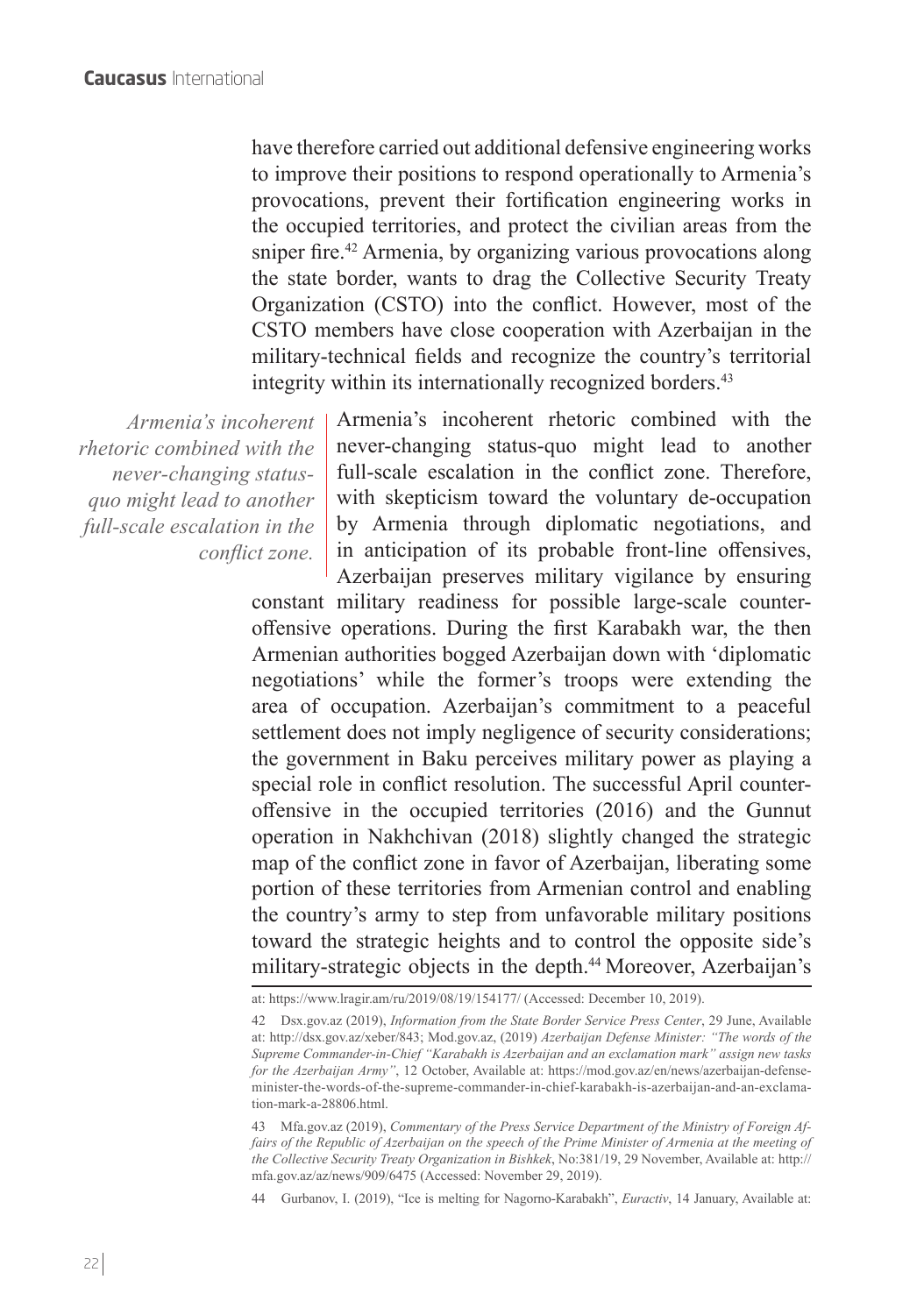military exercises mainly simulate counter-offensive operations in the challenging mountainous terrains and complex climate conditions and electronic environment by delivering preventive strikes and taking possession of advantageous frontiers in the occupied territories.<sup>45</sup>

The protraction of the status-quo in the conflict zone and the lack of international enforcement mechanisms to force Armenia into substantive negotiations and to execute the international organizations' resolutions have emboldened the parties to the conflict to invest in a military build-up. Although Armenia is heavily armed and has certain countermeasures against Azerbaijan, the former cannot change the military balance in its favor. Azerbaijan has developed armed forces in all categories of troops armed with advanced weapons in large quantities (unlike the early years of the Karabakh war with Armenia, when Azerbaijan's army was poorly equipped and trained).

*The protraction of the status-quo in the conflict zone and the lack of international enforcement mechanisms to force Armenia into substantive negotiations and to execute the international organizations' resolutions have emboldened the parties to the conflict to invest in a military buildup.*

### *In Lieu of Conclusion*

Azerbaijan patiently waited for the completion of domestic political turbulence in Armenia in order to negotiate with a legitimate government while N.Pashinyan prioritized consolidating his power by crushing his domestic opponents, but not ending the conflict. The Pashinyan-led government is now unwilling to change Armenia's traditional stance on the conflict, acknowledging that the "Karabakh" card could not save the previous government and Armenia's options of maneuver are shrinking.<sup>46</sup>

The Armenian political elite's unstable discourse and actions have disrupted Azerbaijan's hopes regarding their possible constructiveness in the post-revolution period. Azerbaijan's

https://www.euractiv.com/section/azerbaijan/opinion/ice-is-melting-for-nagorno-karabakh/; Gurbanov, I. (2019), "Azerbaijan Raises Military Vigilance in Response to Armenia's Unclear Karabakh Policy", *The Jamestown Foundation, Eurasia Daily Monitor*, Volume: 15 Issue: 111, Available at: https://jamestown.org/program/azerbaijan-raises-military-vigilance-in-response-to-armenias-unclear-karabakh-policy/ (Accessed: December 5, 2019); Gurbanov, "Karabakh Peace Talks Break Down…", *op.cit.*

<sup>45</sup> Mod.gov.az (2019), *Azerbaijan Army will conduct large-scale exercises*, 13 September, Available at: https://mod.gov.az/en/news/azerbaijan-army-will-conduct-large-scale-exercises-28487.html (Accessed: December 9, 2019); Gurbanov, "Azerbaijan's Military Exercises Send Defiant Message…", *op.cit.*

<sup>46</sup> Gurbanov, "Ice is melting for Nagorno-Karabakh", *op.cit.*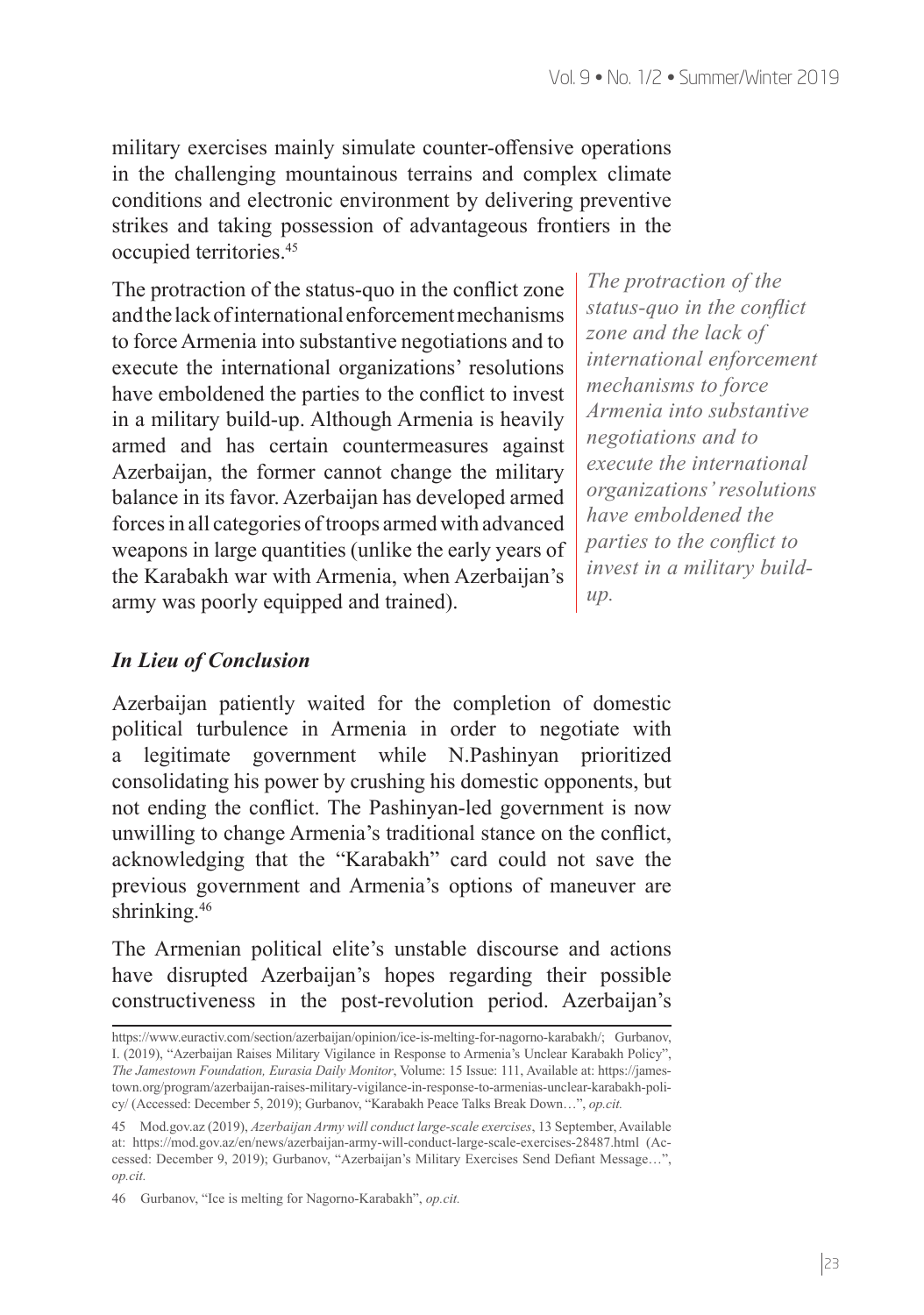perception is that Yerevan, influenced by the current prodemocracy sentiments in Armenia, is trying to distract the international community from criticism toward Armenia for the occupation. The Armenian government's incoherent rhetoric also stems from the exhausting revolutionary sentiments and the deep domestic political crisis as the new leader struggles to consolidate his legitimacy vis-à-vis the previous regime's members.<sup>47</sup> The Armenian government's tailored declarations target specific internal audiences without having a clear communication strategy for conflict resolution, but they understand that this externally prejudices the negotiations.<sup>48</sup>

*The words and the deeds of Armenia are in fundamental contradiction to the peaceful settlement process, spoil the climate of trust, mislead the international community and its own people through populist arguments, and prolong the status-quo.*

The Armenian officials' provocative statements unveil incoherence between the country's domestic establishment and foreign policy discourse. They aim to provoke negative reaction from Baku with the purpose of making Azerbaijan disrupt the negotiations first. The words and the deeds of Armenia are in fundamental contradiction to the peaceful settlement process, spoil the trust, mislead the international community and its own people through populist arguments, and prolong the statusquo.

The fragmented peace process and frozen settlement situation is not stable, because the status-quo may explode anytime. Azerbaijan expects results-oriented negotiations and meetings, where the main imperative is the withdrawal of the Armenian forces from Azerbaijan's occupied territories. Through techniques of procrastination, Armenia imitates a negotiation process and creates an illusion of loyalty to the peace process, but it is not possible to do this for a long period as the process will enter a phase of complete deadlock in which they will unlikely be able to generate a new excuse. Armenia's different ideas about the negotiation format are leading them nowhere. Nor can humanitarian measures produce any tangible result if the political process remains stagnant; they cannot substitute for

<sup>47</sup> Report.az (2019), *Farid Shafiyev: Azerbaijan and Armenia enter 'post-negotiation' period on Karabakh*, 25 September, Available at: https://report.az/en/nagorno-karabakh-conflict/farid-shafiyevazerbaijan-and-armenia-enter-post-negotiation-perio/ (Accessed: December 6, 2019).

<sup>48</sup> Trend.az (2019), *Leyla Abdullayeva: O kakoy strategii govorit Pashinyan, kogda yest risk rosta napryazhennosti v lyuboy moment?*, 30 November, Available at: https://www.trend.az/azerbaijan/politics/3156762.html (Accessed: November 30, 2019).